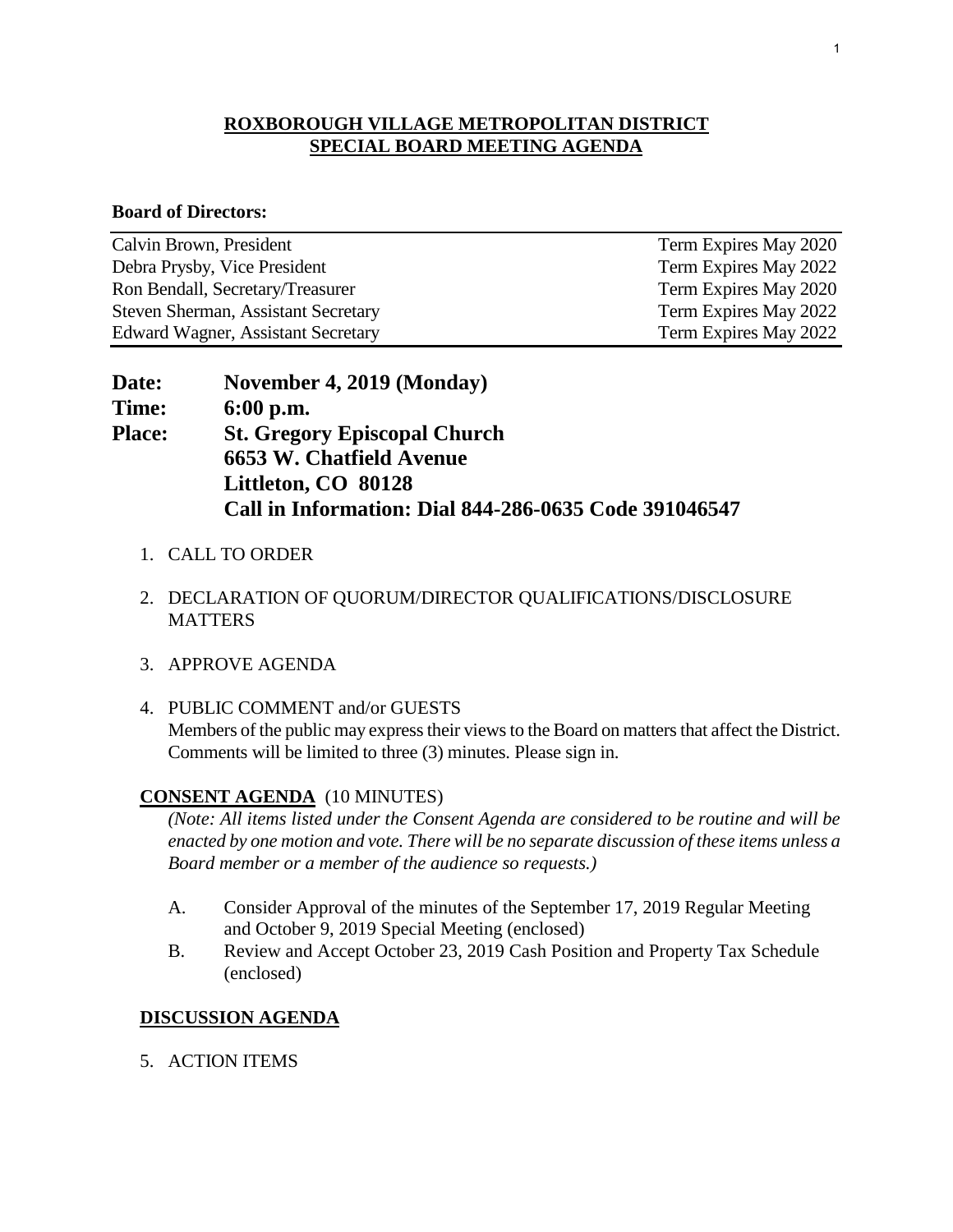Roxborough Village Metropolitan District Agenda – November 4, 2019 Page 2 of 3

- A. Review and Consider Approval of Current Claims, Approve Transfer of Funds, and Ratify Payment of Autopay Claims and Ratify Approval of Previous Claims (enclosed)
- B. 2020 Budget Work Session (enclosed)
- C. Review 2020 Budget Process
- D. 1. November 19, 2019 Board Meeting Public Hearing to Review and Approve 2020 Budget
	- 2. December 15, 2019 Mill Levy Certified
- E. Discuss Bill.com<br>F. Other
- Other
- 6. MANAGER MATTERS
	- A. Discuss and Consider Approval of Proposal from Turf Pro Solutions for Installation of Holiday Lights (to be distributed)
	- B. Other
- 7. OTHER BUSINESS
	- A. Confirm Quorum for November 19, Regular Meeting/Budget Hearing (West Metro Fire Station 15)
- 8. ADJOURNMENT